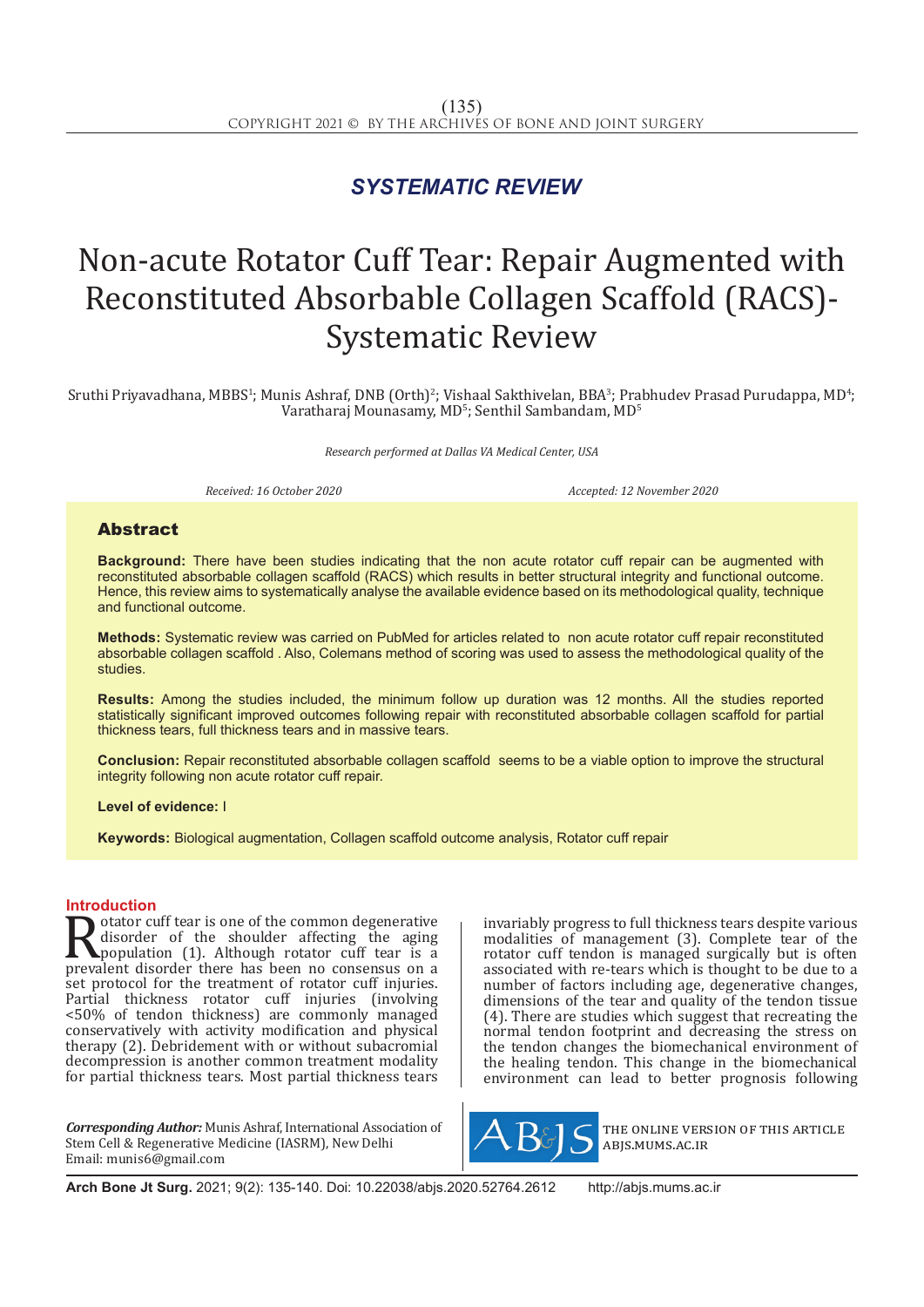rotator cuff tendon repair and also reduce the incidence of re-tears (5).

It is speculated that by the year 2030, 20% of the total population of the United Sates will be of age 65 or older (6). This changing population dynamics increases the need for alternative treatment modalities which address the limitations of the currently prevalent treatment options. In the recent years, several studies that use an absorbable collagen scaffold of high porosity which allows for rapid growth, maturation and alignment of tendon like tissue have surfaced (7-11). We conducted a systematic review of the literature to analyse various studies which used reconstituted absorbable collagen scaffold for the repair of non acute rotator cuff tears. The aim of this systematic review is to estimate the efficiency of repair with reconstituted absorbable collagen scaffold of non acute rotator cuff tear in terms of functional outcome, radiological outcome and incidence of complications.

#### **Materials and Methods**

The phrases "rotator cuff bio inductive" "rotator cuff bioabsorbable collagen" and "rotator cuff bioabsorbable patch" were searched on PubMed and Google scholar

REPAIR WITH RECONSTITUTED ABSORBABLE COLLAGEN SCAFFOLD - SYSTEMATIC REVIEW

to identify articles evaluating the use of reconstituted absorbable collagen scaffold for the treatment of non acute rotator cuff tears. No language filter was used for the search. The search for the systematic review was done with accordance to the PRISMA guidelines. A total of 40 were retrieved. After reviewing the summary of the texts, three articles written in English were marked for abstract review. Single case reports, review articles, and letters to editors were excluded. The abstracts of the remaining articles were read, and only those that focused on the functional outcome, radiological outcome and complications of repair with reconstituted absorbable collagen scaffold were included in the review. Two additional studies that used bioabsorbable collagen were included through hand searching cited references. The research was performed partly in IASRM, New Delhi, India and Dallas, USA. The PRISMA algorithm was followed and a total of 5 articles were included in this systematic review [Figure 1].

#### *Quality Assessment*

Two investigators independently performed the quality assessment using the Coleman Methodology criteria, which has a maximum score of 100 [Table 1] (12).



**Figure 1. PRISMA Flowchart.**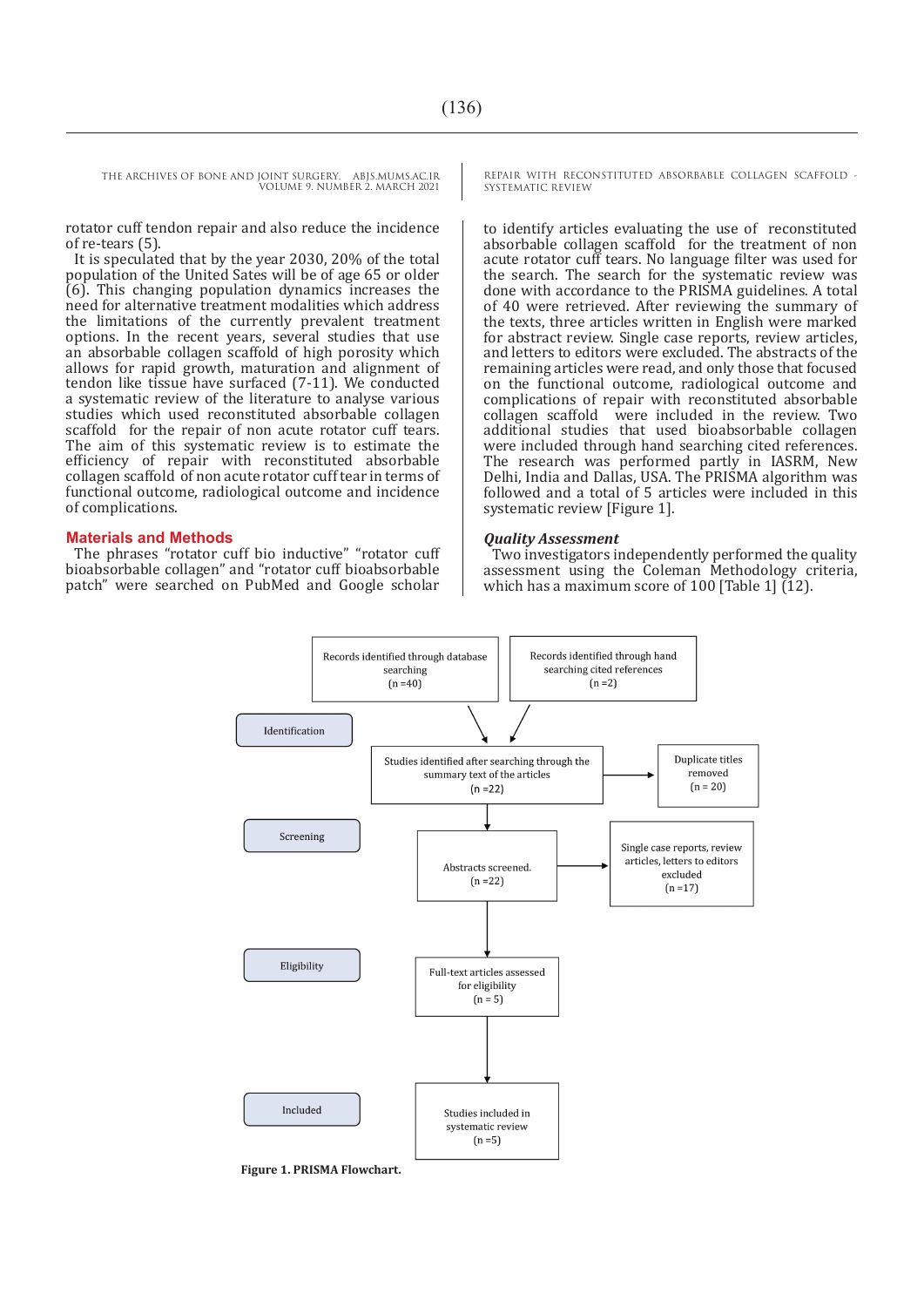#### **Results**

#### *Patient demographics*

251 patients from 5 different studies underwent repair of non acute rotator cuff tears with reconstituted absorbable collagen scaffold . All five studies included details of the number of male and female patients. The male to female ratio is 1.3 with 146 men and 105 women enrolled in the studies.

The mean age of the patients varied from 53.8 to 57.9. The mean follow-up period was from 12 months to 24 months.

#### *Study characteristics*

In this review we analysed four prospective case studies and one retrospective case series, which were published between 2015 to 2020. Three of the studies originate from USA and two other studies originate from Australia [Table 1] (7-11).

#### *Inclusion Criteria*

Three of the five studies included patients who had chronic shoulder pain for more than 3 months despite treatment with activity modification, analgesics, antiinflammatory and physical therapy (7-9). Thon et al included patients who underwent a minimum of 6 weeks of intensive treatment with various modalities (10). McIntyre et al study included patients who were symptomatic despite treatment with physical therapy and corticosteroid injections (11).

Regarding the type of tear, the studies had included isolated partial thickness tears as well as both partial and full thickness tears (7-9, 11). While the study conducted by Thon et al included patient undergoing both primary and revision surgeries.

REPAIR WITH RECONSTITUTED ABSORBABLE COLLAGEN SCAFFOLD - SYSTEMATIC REVIEW

Patients with previous rotator cuff surgeries and acute rotator cuff injuries were excluded from the study. This differentiation was not mentioned in the studies conducted by Thon et al and Bokor et al (7-10).

#### *Surgical procedure and Implant characteristics*

The patients were treated under general anaesthesia in all the 5 studies (7-11), patients received additional supraclavicular block prior to the general anaesthesia (10). Initial diagnostic arthroscopy followed by foot preparation for the rotator cuff repair.

All the studies used Reconstituted collagen scaffolds which were made from highly-purified, type I collagen from bovine tendons, these collagen scaffolds were highly porous (85-90%) were used and these were attached using PLA staples to the tendon and PEEK staples to the bony surfaces. The implant was available in 2 standard sizes 20\*25mm or 25\*30mm. The implants were designed to be completely absorbed by 6 months and the staples used were designed to be absorbed in 12 months.

#### *Postoperative care*

The post-operative rehabilitation protocol consisted of up to 6 weeks immobilisation in arm sling or in case weaning of arm sling as early as possible. Passive and active assisted exercised were initiated from 6 weeks onwards. However, all the studies uniformly advised against resistances exercises for a minimum for of 6 weeks.

#### *Clinical outcome analysis*

Among the studies included, the clinical outcome was analysed using the American shoulder and elbow society

| Table 1. Study characteristics and patient demographics |                                              |                                         |                   |                                        |                                                                    |  |
|---------------------------------------------------------|----------------------------------------------|-----------------------------------------|-------------------|----------------------------------------|--------------------------------------------------------------------|--|
| <b>STUDY</b>                                            | <b>TYPE OF STUDY</b>                         | <b>NO.OF SUBJECTS.</b><br>(Male/Female) | <b>MEAN AGE</b>   | <b>Clinical Scoring Used</b>           | <b>Coleman score for</b><br>methodological quality of<br>the study |  |
| Bokor et al, 2015 (7)                                   | Prospective clinical trial                   | 9(6/3)                                  | 56.4<br>$(50-66)$ | <b>ASES</b><br>Constant & Murley score | 75                                                                 |  |
| Bokor et al, 2016 (8)                                   | Prospective study                            | 13(8/5)                                 | 53.8<br>$(42-67)$ | <b>ASES</b><br>Constant & Murley score | 78                                                                 |  |
| Schlegel et al, 2018 (9)                                | Prospective, multicentre<br>open label trial | 33<br>(19/14)                           | 54.6<br>$(34-75)$ | <b>ASES</b><br>Constant & Murley score | 82                                                                 |  |
| Thon et al, 2019 (10)                                   | Case Series                                  | 23(15/8)                                | 57.9<br>$(32-71)$ | ASES                                   | 82                                                                 |  |
| McIntyre et al, 2019 (11)                               | Multicentre<br>retrospective case series     | 173 (98/75)                             | 54.2<br>$(24-74)$ | ASES, SANE,<br>VR-12, & WORC           | 53                                                                 |  |

(ASES), American shoulder and elbow society scale. ), single-assessment numeric evaluation (SANE), Veterans RAND 12-Item (VR-12), and Western Ontario Rotator Cuff (WORC)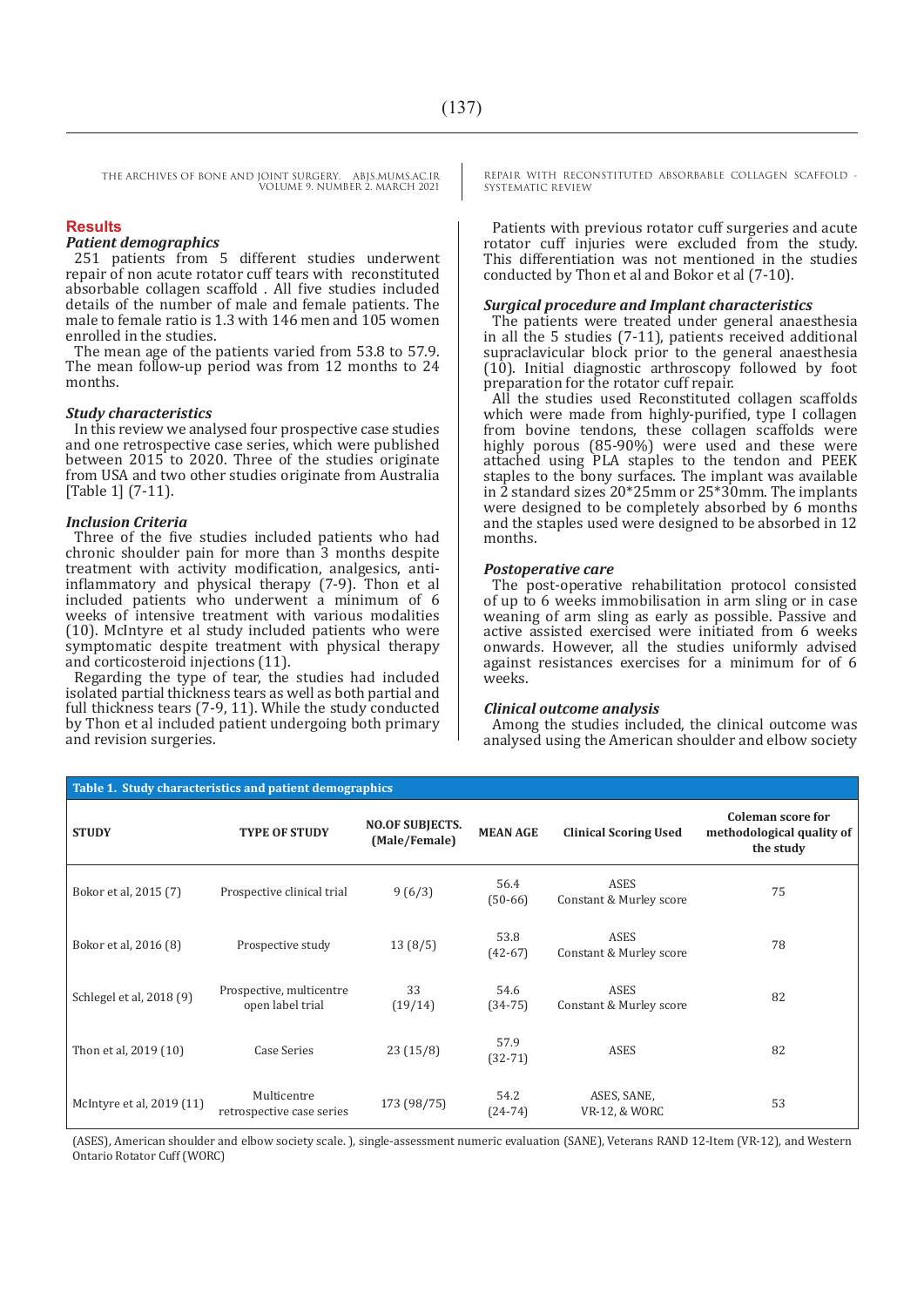THE ARCHIVES OF BONE AND JOINT SURGERY. ABJS.MUMS.AC.IR

VOLUME 9. NUMBER 2. MARCH 2021

scale, Constant and Murley score, single-assessment numeric evaluation (SANE), Veterans RAND 12-Item (VR-12), and Western Ontario Rotator Cuff (WORC). These methods were employed both pre operatively and post operatively. The studies pertaining to single tendon repair augmented with bio inductive scaffolds had reported clinically and statistically significant results (*P<0.001*) (7-9, 11). In patients with large and massive tears, satisfactory clinical outcome was observed (10).

#### *Radiological outcome analysis*

The studies had used post-operative MRI and Ultrasonography for evaluation of repair healing. The studies which used MRI post operatively indicates that REPAIR WITH RECONSTITUTED ABSORBABLE COLLAGEN SCAFFOLD - SYSTEMATIC REVIEW

the tendon healing was significant and there was no incidence of tear progression (7-9, 11). Both ultrasound and MRI were used in the study by Thon et al and had demonstrated similar and significant increase in tendon thickness (10). The outcome analysis is tabulated in [Table 2].

#### *Complications*

Although at negligible at rates, the reported postoperative complications among the 251 shoulders were superficial skin infection  $(n=2)$ , capsulitis  $(n=3)$ , biceps tendinitis  $(n=1)$ , bursitis  $(n=1)$ , scapular dyskinesia (n=8), progressive pain and disability leading to total shoulder arthroplasty (n=1), joint stiffness (n=1).

| Table 2. Pre and Post-Operative Clinical Scoring with mean duration of follow up |                                                                                                                |                                                   |                                                                                  |                                     |                         |                                                                                                                                                                                                |                         |
|----------------------------------------------------------------------------------|----------------------------------------------------------------------------------------------------------------|---------------------------------------------------|----------------------------------------------------------------------------------|-------------------------------------|-------------------------|------------------------------------------------------------------------------------------------------------------------------------------------------------------------------------------------|-------------------------|
| <b>STUDY</b>                                                                     | <b>ASES</b>                                                                                                    |                                                   | <b>CONSTANT-MURLEY</b>                                                           |                                     | <b>TENDON THICKNESS</b> |                                                                                                                                                                                                | <b>MEAN FOLLOW UP</b>   |
|                                                                                  | <b>PRE-OP</b>                                                                                                  | POST-OP                                           | <b>PRE-OP</b>                                                                    | POST-OP                             | <b>PRE-OP</b>           | POST-OP                                                                                                                                                                                        | (MONTHS)                |
| Bokor et al,<br>2015(7)                                                          | <b>OVERALL:</b><br>44.6<br>PAIN:4.9                                                                            | <b>OVERALL:</b><br>87.8<br>PAIN:0.7               | <b>OVERALL:</b><br>50.7<br>PAIN: 7.1<br>Significant improvement with $P < 0.001$ | <b>OVERALL:</b><br>78.0<br>PAIN:1.1 | <b>NR</b>               | 3Mo<br>$M - 8.3 \pm 0.38$<br>$F-7.2 \pm 0.08$<br>6Mo<br>$M - 7.6 \pm 0.33$<br>$F-7.0 \pm 0.53$<br>12Mo<br>$M-7.3 \pm 0.31$<br>$F-6.9 \pm 0.37$<br>24Mo<br>$M-6.8 \pm 0.49$<br>$F-6.2 \pm 0.25$ | 25.8<br>$(24.5 - 30.4)$ |
| Bokor et al,<br>2016(8)                                                          | <b>OVERALL: NR</b><br>PAIN: NR<br>Significant improvement with                                                 | <b>OVERALL: NR</b><br>PAIN: NR                    | <b>OVERALL: NR</b><br>PAIN: NR<br>Significant improvement in pain score          | <b>OVERALL: NR</b><br>PAIN: NR      | NR                      | <b>NR</b>                                                                                                                                                                                      | 27.0<br>$(23.3 - 32.0)$ |
|                                                                                  | P < 0.001                                                                                                      |                                                   | with $P < 0.001$ and overall $P < 0.01$                                          |                                     |                         |                                                                                                                                                                                                |                         |
| Schlegel et al,<br>2018 (9)                                                      | OVERALL: 57.0<br>± 3.2<br>PAIN: $4.2 \pm 0.4$<br>Significantly improved with<br>P < 0.0001                     | OVERALL:<br>$89.1 \pm 2.8$<br>PAIN: $0.6 \pm 0.2$ | OVERALL: 57.1<br>$\pm$ 2.8<br>PAIN: NR<br>Significantly improved with P<0.0001   | OVERALL: 81.4<br>± 2.2<br>PAIN: NR  | $3.1\pm0.3$<br>mm       | $3Mo-5.4 \pm 0.3$ mm                                                                                                                                                                           | 12.4<br>$(10.8 - 13.5)$ |
| Thon et al,<br>2019 (10)                                                         | <b>OVERALL: NR</b><br>PAIN: NR                                                                                 | OVERALL:<br>82.87 6 16.68<br>PAIN:                | <b>OVERALL: NR</b><br>PAIN:NR                                                    | <b>OVERALL: NR</b><br>PAIN:NR       | <b>NR</b>               | 3 Mo<br>6.29<br>$(3.5-9)$<br>6 Mo<br>6.75<br>12 Mo<br>7.72<br>24 Mo<br>7.28<br>$(6.3-9)$                                                                                                       | 24                      |
| McIntyre et al,<br>2019 (11)                                                     | OVERALL: 47<br>PAIN:<br><b>NR</b><br>Significant with $P < 0.001$ in patients<br>with Partial thickness tears. | OVERALL:<br>85.6<br>PAIN:NR                       | OVERALL:NR<br>PAIN:NR                                                            | OVERALL:<br><b>NR</b><br>PAIN:NR    | <b>NR</b>               | <b>NR</b>                                                                                                                                                                                      | $12.7$ (12-17.2 m)      |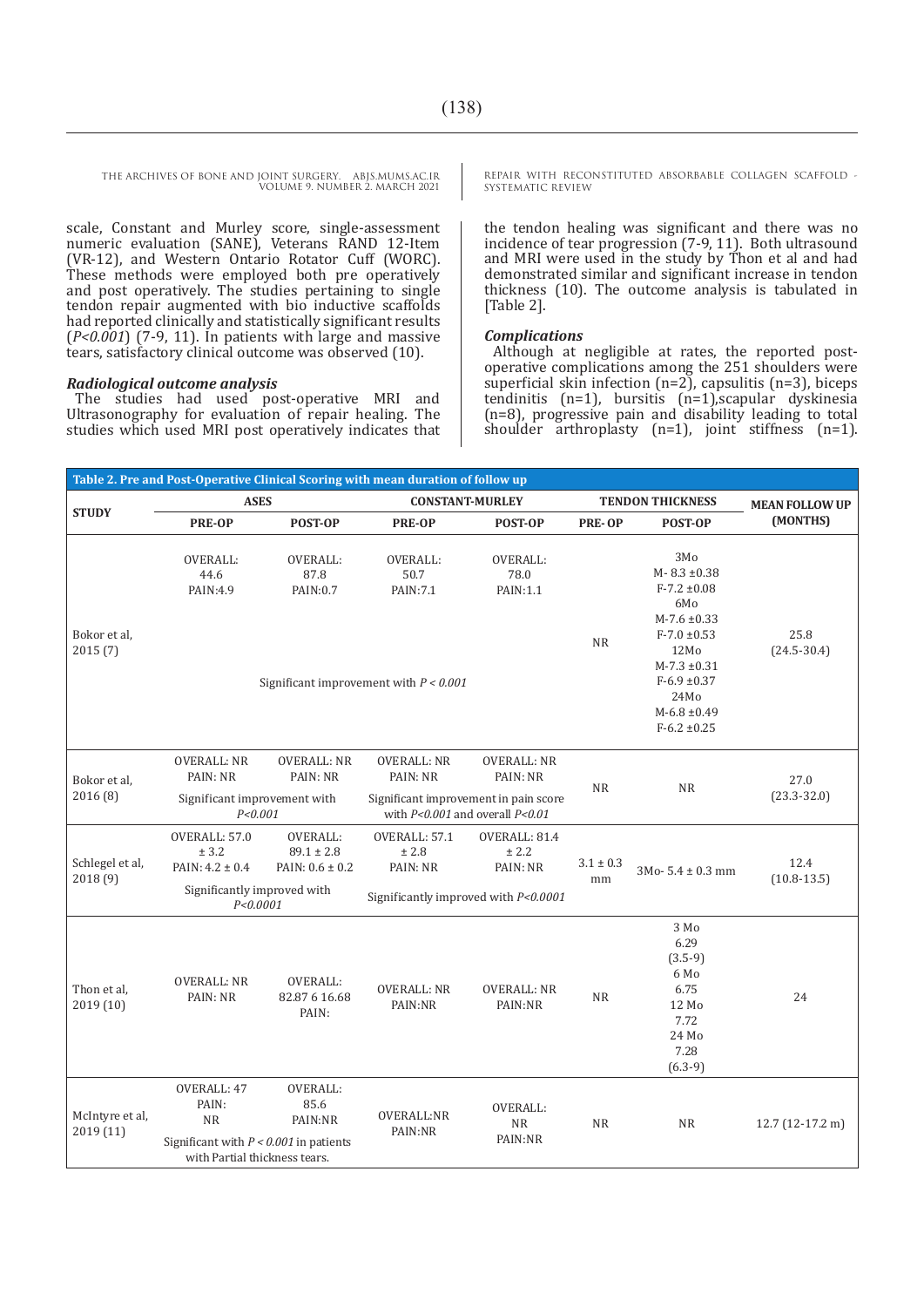REPAIR WITH RECONSTITUTED ABSORBABLE COLLAGEN SCAFFOLD - SYSTEMATIC REVIEW

| Table 3. Reported incidence of Post-operative complications among the studies |                     |                                                                                                        |  |  |  |
|-------------------------------------------------------------------------------|---------------------|--------------------------------------------------------------------------------------------------------|--|--|--|
| S.No                                                                          | Study               | <b>Post-operative Complications</b>                                                                    |  |  |  |
| 1.                                                                            | Bokor et al (7)     | Capsulitis 0.003% (1/251)                                                                              |  |  |  |
| 2.                                                                            | Bokor et al (8)     | Biceps tendinitis $0.003\%$ (1/251), adhesive capsulitis $0.003\%$ (1/251), bursitis $0.003\%$ (1/251) |  |  |  |
| 3.                                                                            | Schelgel et al (9)  | Superficial skin infection 0.007% (2/251)                                                              |  |  |  |
| 4.                                                                            | Thon et al $(10)$   | Scapula dyskinesia 0.03% (8/251), progressive pain and disability 0.003% (1/251)                       |  |  |  |
| 5.                                                                            | McIntyre et al (11) | Infection $0.003\%$ (1/251), Joint stiffness due to loose body $0.003\%$ (1/251)                       |  |  |  |

Revision arthroscopy for debridement was needed in two cases (n=2). The complications reported in each study are highlighted in Table 3.

#### **Discussion**

Rotator cuff tear is a common ailment affecting the aging population. Despite an increase in the number of literatures published on rotator cuff repair there is a lack of significant improvement post-surgery. Partial thickness tears tend to progress to full thickness tears at an alarming rate of 35% over a period of 5 years (13). Although a number of studies have suggested conversion of partial thickness tears to full thickness tears followed by surgical repair. The re-tear rate of repaired full thickness tendon tears at an average of 23.7 months postsurgery is 26.6% (14). Factors contributing to re-tear includes advanced age, large tears, fatty infiltration etc. A number of studies suggest that recreating the normal tendon footprint could decrease the stress on the tendon aiding in better functional outcome post-surgery.

To address the growing need for an alternate solution Von Kampen et al conducted a study on sheep using highly porous collagen scaffolds derived from purified type 1 collagen of bovine tendons (15). This highly porous low tensile collagen scaffold was thought to cause proliferation and growth of host tissue thereby increasing the tendon thickness at the affected site. This increase in tendon thickness is thought to create a biologically conducive environment with low tendon stress which promotes further healing of the tendon.

The sheep were monitored postoperatively and evaluated at weeks 6, 12, 26 and 52. At 6 weeks there was a new layer of tissue overlaying the defect in the tendon. This tissue was fibrovascular in nature. At 12 weeks there was a layer of tissue overlying the entire tendon and was adherent to the underlying tendon. By 26 weeks this tissue was more mature and was oriented regularly and by 52 weeks it histologically resembled a tendon.

This is in consensus with our review where patients who underwent collagen implant for partial and full thickness tears had a visible area of new tissue growth which happened rapidly post-surgery. This new tissue further matured and was found to be indistinguishable from the underlying tendon.

This phenomenon was observed on second look arthroscopy and by post-operative MR images (8, 9). Satisfactory outcomes were reported for isolated tendon tears as well as multiple tendon repairs (10). In addition to these clinical studies, histological studies have demonstrated the progress of integration of these bio inductive scaffolds into human tissue and becomes almost indistinguishable at the end of 6 months (16).

With regards to revision procedures for rotator cuff repair, the success rate was 60-80%, but with bio inductive scaffolds the success rate for revision rate was nearing 90% (10).

Patient satisfaction post-surgery with a bio inductive collagen implant is significantly greater than that following standard treatment option. This was assessed using the ASES function and pain scale and the Constant-Murley scale.

The limitations include the lack of large sample size and non-randomisation. Furthermore, comparative studies with existing treatment options are the way forward to determine the potential beneficial effects of this treatment strategy. Although, at its nascent stage bio inductive scaffolds can be deemed to be both safe and efficacious in the treatment of non acute rotator cuff tears.

Re-tears following rotator cuff repairs are common. And every effort to mitigate this complication needs to be taken to prevent the disability and morbidity associated with it. With the available existing literature, repair of non-acute rotator cuff tears augmented with reconstituted absorbable collagen scaffold seems to restore its integrity by blending into the native tendon and thereby improving the outcomes both clinically and radiologically.

Sruthi Privavadhana MBBS<sup>1</sup> Munis Ashraf DNB (Orth)2 Vishaal Sakthivelan BBA<sup>3</sup> Prabhudev Prasad Purudappa MD<sup>4</sup> Varatharaj Mounasamy MD<sup>5</sup> Senthil Sambandam MD<sup>5</sup> 1 Clinical Telerotation, Internal Medicine ,University Hospital of Brooklyn, Suny Downstate, Newyork ,USA 2 International Association of Stem Cell & Regenerative Medicine (IASRM), New Delhi 3 School of Medicine, The University of Texas Medical Branch, TX, USA 4 Department of Orthopaedic Surgery, Boston VA Medical Center, Boston, MA, USA 5 Department of Orthopaedic Surgery, Dallas VA Medical Center, TX, USA